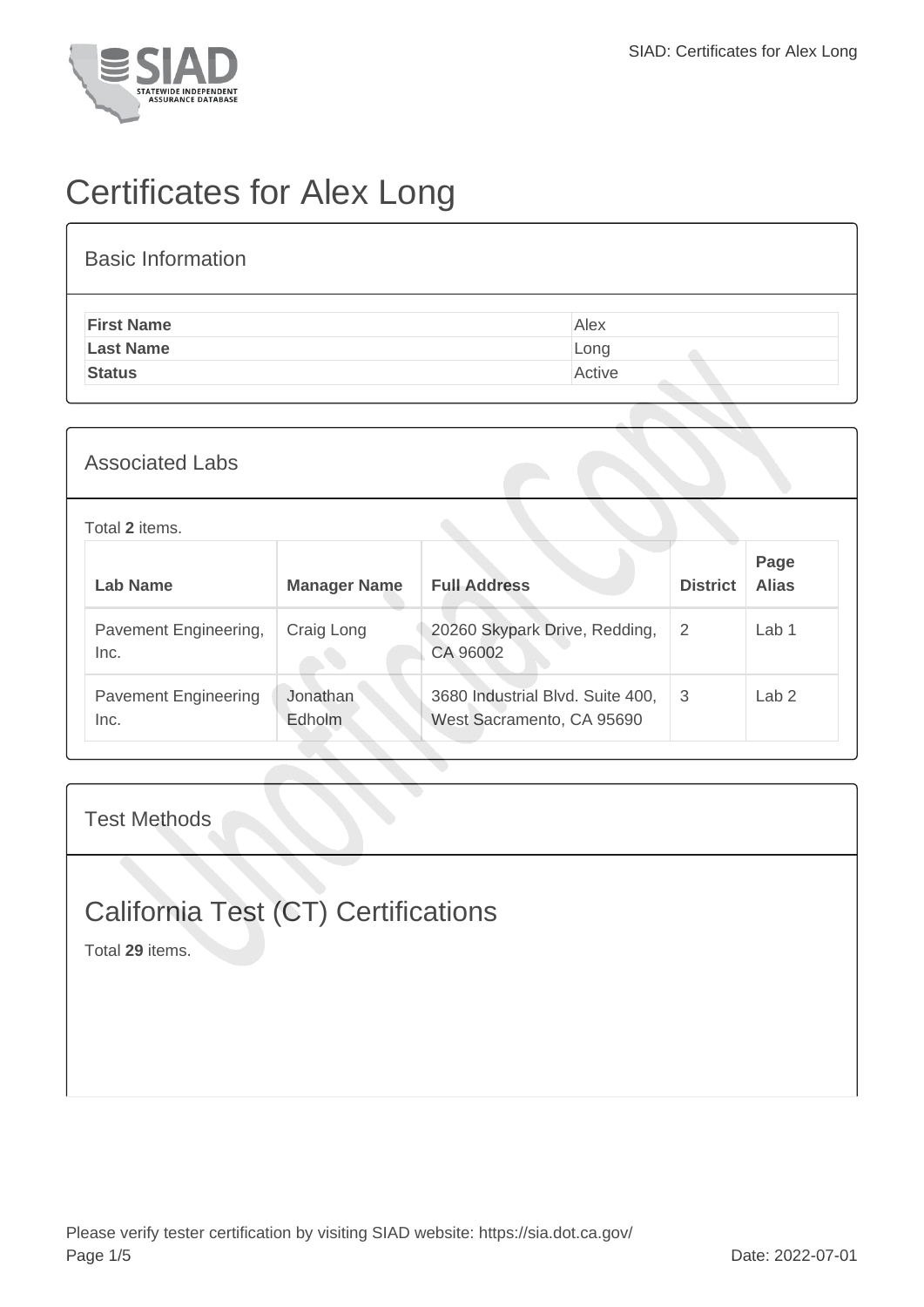

| <b>Test Method</b>                                                               | <b>Expiration</b><br><b>Date</b> | <b>Status</b> | <b>IA Responsible</b> | <b>Within</b><br>Lab(s)<br><b>Scope</b> | <b>Comments</b>   |
|----------------------------------------------------------------------------------|----------------------------------|---------------|-----------------------|-----------------------------------------|-------------------|
| CT 105 Calculations -<br>Gradings (JTCP - HMA I<br>$/$ S&A)                      | 2024-01-08                       | Active        | Sarbjit Grewal        | Lab $1$ ,<br>Lab <sub>2</sub>           | (No<br>comments)  |
| CT 125 ADMIX Sampling<br>- ADMIXTURE                                             | 2022-12-15                       | Active        | <b>Husam Makhoul</b>  | Lab <sub>2</sub>                        | (No<br>comments)  |
| CT 125 AGG Sampling -<br><b>AGGREGATES (JTCP -</b><br>HMA I / S&A)               | 2024-01-08                       | Active        | Sarbjit Grewal        | Lab $1,$<br>Lab <sub>2</sub>            | (No)<br>comments) |
| CT 125 BIT Sampling -<br><b>BITUMINOUS</b>                                       | 2023-02-25                       | Active        | Loren Lee             | Lab $1$ ,<br>Lab <sub>2</sub>           | (No<br>comments)  |
| CT 125 CEM Sampling -<br><b>CEM</b>                                              | 2022-12-15                       | Active        | <b>Husam Makhoul</b>  | Lab $1$ ,<br>Lab <sub>2</sub>           | (No<br>comments)  |
| CT 125 GEN Sampling -<br><b>GENERAL</b>                                          | 2023-02-25                       | Active        | Loren Lee             | Lab $1$ ,<br>Lab <sub>2</sub>           | (No<br>comments)  |
| CT 125 HMA Sampling -<br>HMA (JTCP - HMA I)                                      | 2023-06-10                       | Active        | Sarbjit Grewal        | Lab $1$ ,<br>Lab <sub>2</sub>           | (No<br>comments)  |
| CT 125 HMA Sampling -<br><b>HMA</b>                                              | 2023-02-25                       | Active        | Loren Lee             | Lab <sub>1</sub>                        | (No<br>comments)  |
| CT 201 Sample<br>Preparation - Soil and<br>Aggregates (JTCP -<br><b>S&amp;A)</b> | 2024-01-08                       | Active        | Sarbjit Grewal        | Lab $1$ ,<br>Lab <sub>2</sub>           | (No<br>comments)  |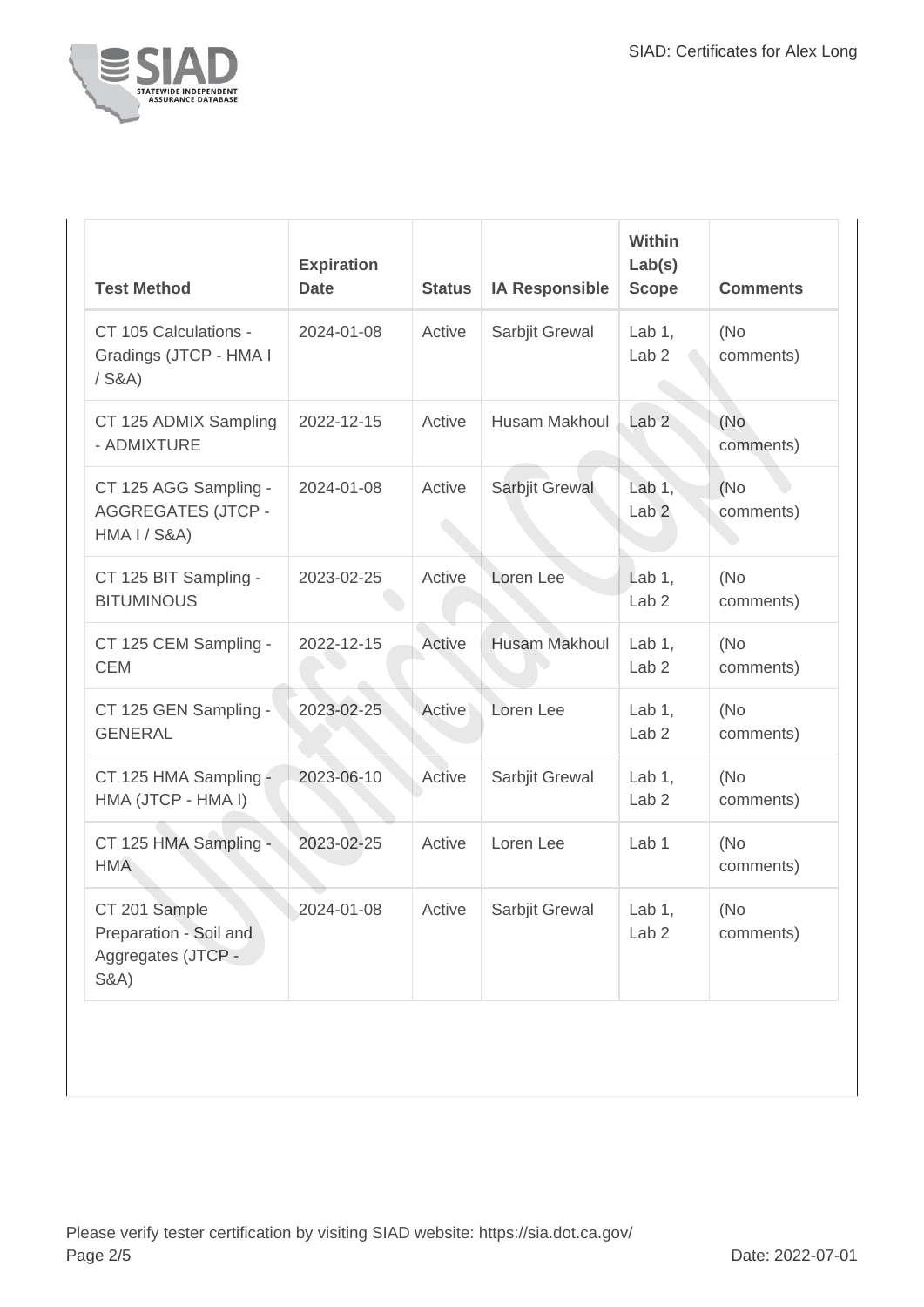

| <b>Test Method</b>                                                                  | <b>Expiration</b><br><b>Date</b> | <b>Status</b> | <b>IA Responsible</b> | <b>Within</b><br>Lab(s)<br><b>Scope</b> | <b>Comments</b>   |
|-------------------------------------------------------------------------------------|----------------------------------|---------------|-----------------------|-----------------------------------------|-------------------|
| CT 202 Sieve analysis -<br>Fine and Coarse<br>Aggregates (JTCP -<br><b>S&amp;A)</b> | 2024-01-08                       | Active        | Sarbjit Grewal        | Lab $1,$<br>Lab <sub>2</sub>            | (No<br>comments)  |
| CT 205 Percent Crushed<br>Particles (JTCP - S&A)                                    | 2024-01-08                       | Active        | Sarbjit Grewal        | Lab <sub>1</sub>                        | (No<br>comments)  |
| CT 216 Relative<br>Compaction - Soils and<br>Aggregates (JTCP -<br><b>S&amp;A</b> ) | 2024-01-08                       | Active        | Sarbjit Grewal        | Lab $1,$<br>Lab <sub>2</sub>            | (No)<br>comments) |
| CT 217 Sand Equivalent<br>$(JTCP - S&A)$                                            | 2024-01-08                       | Active        | Sarbjit Grewal        | Lab $1$ ,<br>Lab <sub>2</sub>           | (No)<br>comments) |
| CT 226 Moisture Content<br>- Soils and Aggregates<br>$(JTCP - S&A)$                 | 2024-01-08                       | Active        | Sarbjit Grewal        | Lab $1$ ,<br>Lab <sub>2</sub>           | (No<br>comments)  |
| CT 227 Cleanness Value<br>$(JTCP - S&A)$                                            | 2024-01-08                       | Active        | Sarbjit Grewal        | Lab $1$ ,<br>Lab <sub>2</sub>           | (No<br>comments)  |
| CT 229 Durability (JTCP<br>$-S&A)$                                                  | 2024-01-08                       | Active        | Sarbjit Grewal        | Lab $1$ ,<br>Lab <sub>2</sub>           | (No<br>comments)  |
| CT 231 Relative<br><b>Compaction - Nuclear</b><br>Gage                              | 2023-02-25                       | Active        | Loren Lee             | Lab $1,$<br>Lab <sub>2</sub>            | (No<br>comments)  |
| CT 306 Reducing<br>Samples of Asphalt<br>Mixtures (JTCP - HMA I)                    | 2024-02-25                       | Active        | Loren Lee             | Lab 1                                   | (No<br>comments)  |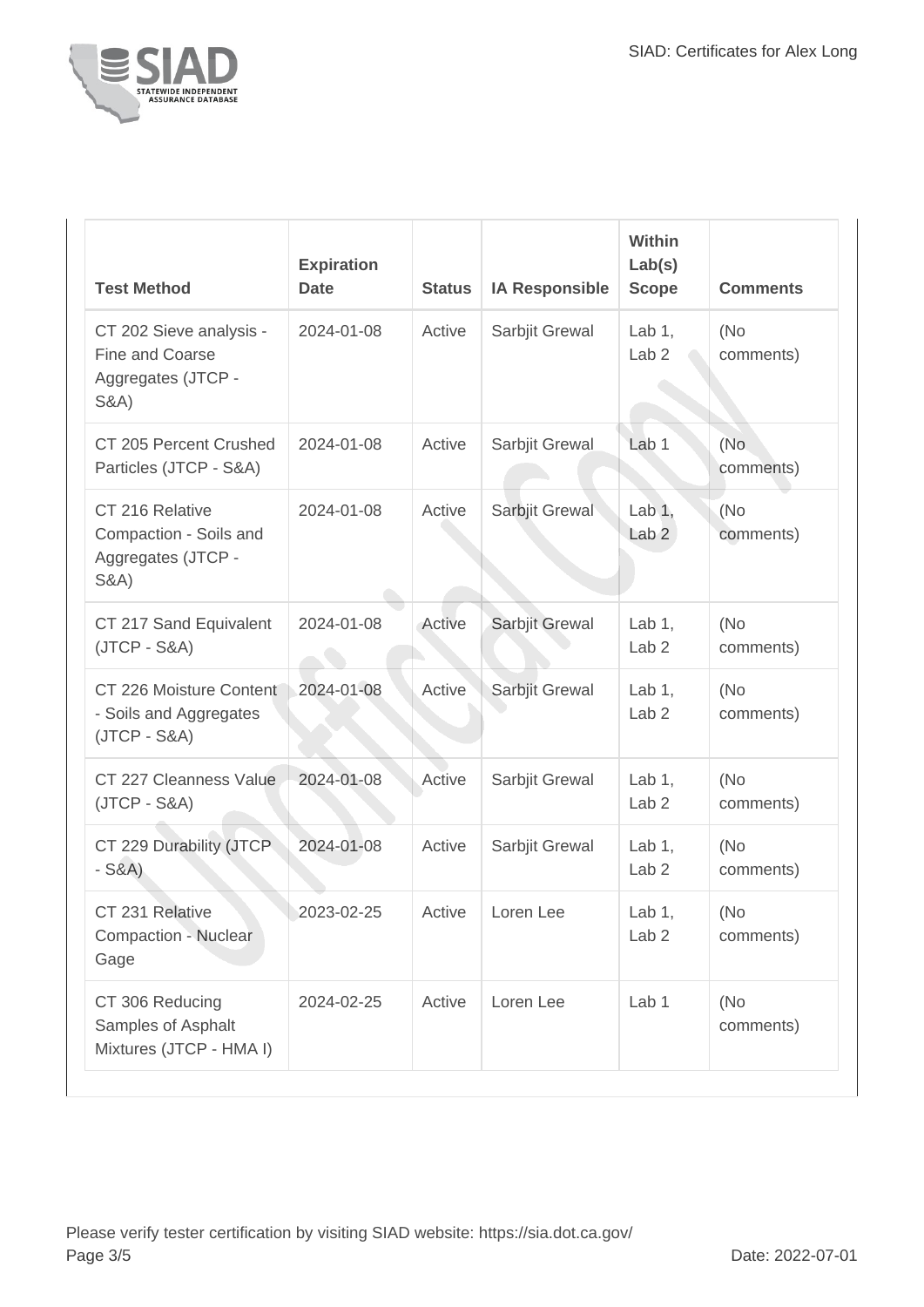

| <b>Test Method</b>                                                                             | <b>Expiration</b><br><b>Date</b> | <b>Status</b>                | <b>IA Responsible</b> | Within<br>Lab(s)<br><b>Scope</b> | <b>Comments</b>   |
|------------------------------------------------------------------------------------------------|----------------------------------|------------------------------|-----------------------|----------------------------------|-------------------|
| CT 375 AC Density by<br>Nuclear Gage                                                           | 2022-12-15                       | Active                       | <b>Husam Makhoul</b>  | Lab $1,$<br>Lab <sub>2</sub>     | (No)<br>comments) |
| CT 504 Air Content of<br><b>PCC - Pressure Method</b><br>(JTCP - PCC)                          | 2026-05-21                       | Active                       | Sarbjit Grewal        | Lab $1,$<br>Lab <sub>2</sub>     | (No)<br>comments) |
| CT 518 Unit Weight -<br>PCC (JTCP - PCC)                                                       | 2026-05-21                       | Active<br>$\curvearrowright$ | Sarbjit Grewal        | Lab $1$ ,<br>Lab <sub>2</sub>    | (No)<br>comments) |
| CT 523.1 Section B.1 &<br><b>B.2 Flexural Strength</b><br>(Field Fabrication) (JTCP<br>$- PCC$ | 2026-05-21                       | Active                       | Alexis England        | Lab $1,$<br>Lab <sub>2</sub>     | (No<br>comments)  |
| CT 524 Flexural Strength<br>of Rapid Strength - PCC                                            | 2022-12-15                       | Active                       | <b>Husam Makhoul</b>  | Lab $1,$<br>Lab <sub>2</sub>     | (No<br>comments)  |
| CT 533 Ball Penetration -<br><b>PCC</b>                                                        | 2022-12-15                       | Active                       | Husam Makhoul         | Lab $1,$<br>Lab <sub>2</sub>     | (No)<br>comments) |
| CT 539 Sampling Fresh<br>Concrete (JTCP - PCC)                                                 | 2026-05-21                       | Active                       | Sarbjit Grewal        | Lab $1$ ,<br>Lab <sub>2</sub>    | (No)<br>comments) |
| CT 540 Making Cylinders<br>- PCC (JTCP - PCC)                                                  | 2026-05-21                       | Active                       | Sarbjit Grewal        | Lab $1$ ,<br>Lab <sub>2</sub>    | (No<br>comments)  |
| CT 543 Air Content of<br>PCC - Volumetric<br>Method (JTCP - PCC)                               | 2026-05-21                       | Active                       | Sarbjit Grewal        | Lab $1,$<br>Lab <sub>2</sub>     | (No<br>comments)  |
| CT 556 Slump - PCC<br>(JTCP - PCC)                                                             | 2026-05-21                       | Active                       | Sarbjit Grewal        | Lab $1,$<br>Lab <sub>2</sub>     | (No<br>comments)  |